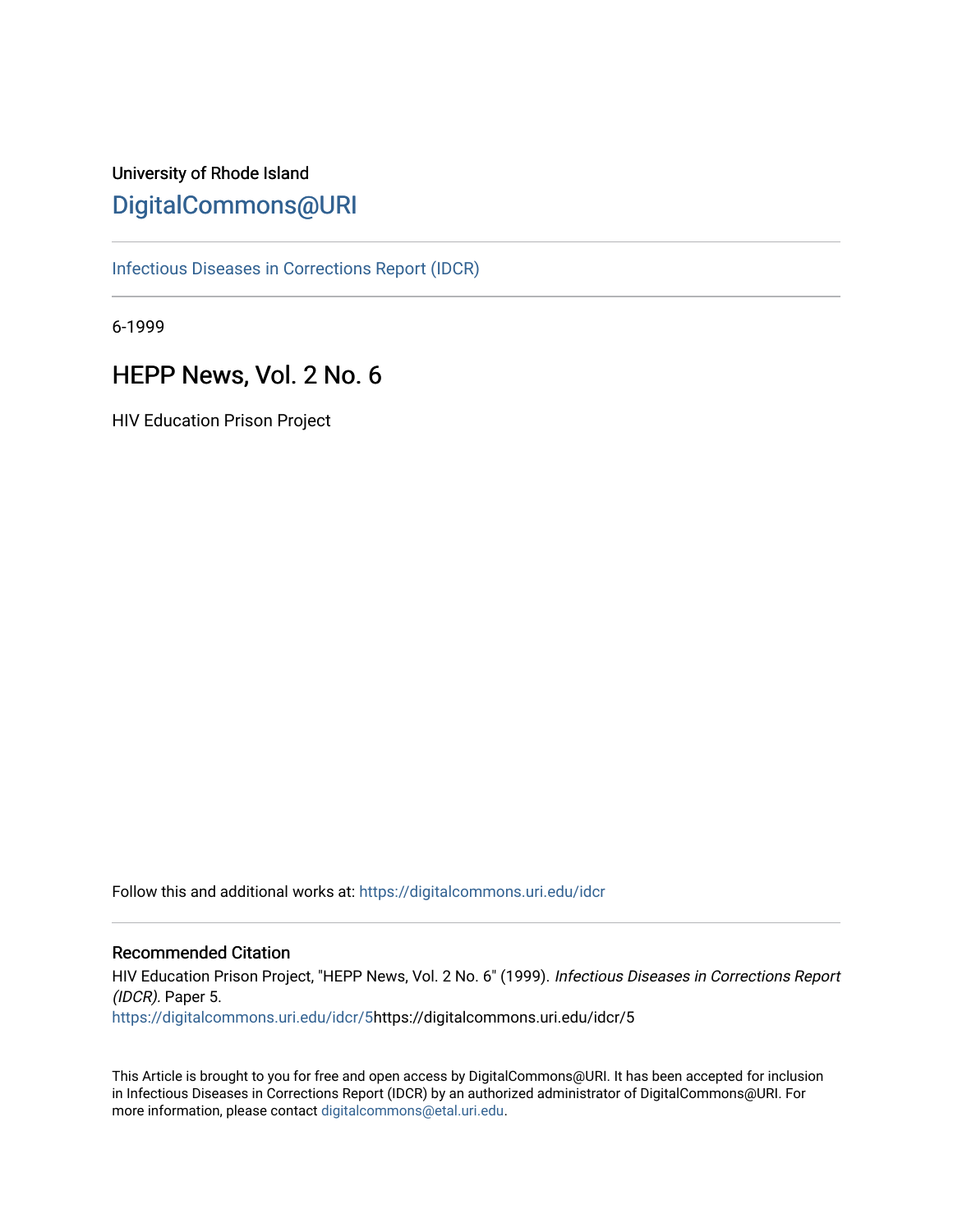

About Hep p

HEPP News, a forum for correctional problem solving, evolved out of ongoing discussions among HIV specialists based at the Brown University AIDS Program about the need for HIV updates designed for practitioners in the correctional setting. The board of editors includes national and regional correctional professionals, selected on the basis of their experience with HIV care in the correctional environment and their familiarity with current HIV treatment. HEPP News targets correctional administrators and HIV/AIDS care providers including physicians, nurses, outreach workers and case managers. Published monthly and distributed by fax, HEPP News provides up-to-the-moment information on HIV treatment, efficient approaches to administering such treatments in the correctional environment, national and international news related to HIV in prisons and jails, and correctional trends that impact HIV treatment. Continuing Medical Education credits are provided by the Brown University Office of Continuing Medical Education to physicians who accurately respond to the questions on the last page of the newsletter; please see last page for details.

The editorial board and contributors to HEPP News are well aware of the critical role prisons and jails play in the treatment and prevention of HIV. The goal of HEPP News is to provide reports of effective and cost-conscious HIV care that can truly be implemented within the correctional environment. We hope this newsletter achieves that goal.

**E D I T O R S Anne S. De Groot, M.D.** *Director, TB/HIV Research Lab, Brown University School of Medicine* **Frederick L. Altice, M.D.** *Director, HIV in Prisons Program,*

## *Yale University AIDS Program* **Faculty Disclosure**

In accordance with the Accreditation Council for Continuing Medical Education Standards for Commercial Support, the faculty for this activity have been asked to complete Conflict of Interest Disclosure forms. Disclosures are listed beneath the authors' names.

**All of the individual medications discussed in this newsletter are approved for treatment of HIV unless otherwise indicated. For the treatment of HIV infection, many physicians opt to use combination antiretroviral therapy which is not addressed by the FDA.**

*Hepp News is supported by an unrestricted educational grant from Agouron Pharmaceuticals and we gratefully acknowledge their support.*

# **Women in Prison: The Impact of HIV**

## Anne S. De Groot, MD

*Consultant: Bristol-Meyers Squibb; Speaker's Bureau: Agouron, Bristol-Meyers Squibb, Glaxo Wellcome.* Kathryn Anastos, MD *Speaker's Bureau: Agouron, Glaxo-Wellcome, Bristol-Meyers Squibb. Research Funds: Glaxo-Wellcome.* Sarah Roskam Leibel, BA Betsy Stubblefield, BA

The low number of women in prisons (6.4% of the prison population and 10.8% of the jail population) obscures the disproportionate impact of HIV infection on incarcerated women. In fact, prevalence of HIV infection among women is roughly two times higher than the rate among incarcerated men, and it's 35 times higher than the rate of HIV infection in non-incarcerated women (see graph p.2)(1).

Nationally in 1996, 3.5% of women inmates were known to be HIV-infected, compared to 2.3% of men (2). The prevalence of HIV infection among incarcerated women is even higher in geographical regions where HIV infection is more concentrated; for example, in Northeastern United States prisons, 13% of women inmates were known to be HIV-infected compared to 7.2% of men (2). Furthermore, while the number of incarcerated HIV-infected men has stabilized, the number of incarcerated HIV-infected women is still increasing. From 1991 to 1996, the number of HIV-infected women prison inmates increased an alarming 63% (1,159 in 1991 to approximately 1,897 in 1999), while the number of HIV infected men inmates only changed from 6,150 to approximately 6,155 in the same time frame (2).

In some institutions, as many as one in four of the women in the institution are HIV infected. The diagnosis and management of HIV and AIDS characterizes the practice of correctional health care in those institutions. As a result, correctional institutions for women that have the highest HIV prevalence rates have been trendsetters in three realms: standardizing correctional HIV care (MCI Framingham, MA and York Correctional Institute in Niantic, CT) (3), modeling peer education (Bedford Hills Correctional Institute, Bedford Hills, NY) (4), and evaluating discharge planning programs (Adult Correctional Institute, RI) (5).

**HIV Prevalence: Inmates vs. Non-Inmates**



The proportion of inmates with HIV is much higher than the HIV infected proportion of the general population. The proportion of female inmates with HIV is exceedingly higher than the general population of women. *Extrapolated from the most recent data available, CDC, 1992; and BJS.*

### **Why is HIV So Prevalent?**

The crimes for which women are incarcerated--most often drug use and drug-related crimes--are usually associated with a risk of HIV exposure. Indeed, the more often a woman is arrested for a criminal activity, such as sex work or drug use, the more likely she is to have been infected with HIV, and the more likely she is to accumulate real "prison time". Thus, there's a tendency for HIV prevalence to be higher among women serving prison sentences than among women who are awaiting trial and/or serving jail time (2).

*Drug offenses.* Drug use is linked to HIV risk. Nearly one in three women state prison inmates were serving time for drug offense in 1991, compared to one in five men (6). In many cases, sentencing for non-drug offenses

## Save The Dates..........................pg 3 Ask the Expert ..........................pg 6 HEPPigram ................................pg 7 HIV 101 ......................................pg 8 Self-Assessment Test ................pg 9 *continued on page 2* **What's Insid e**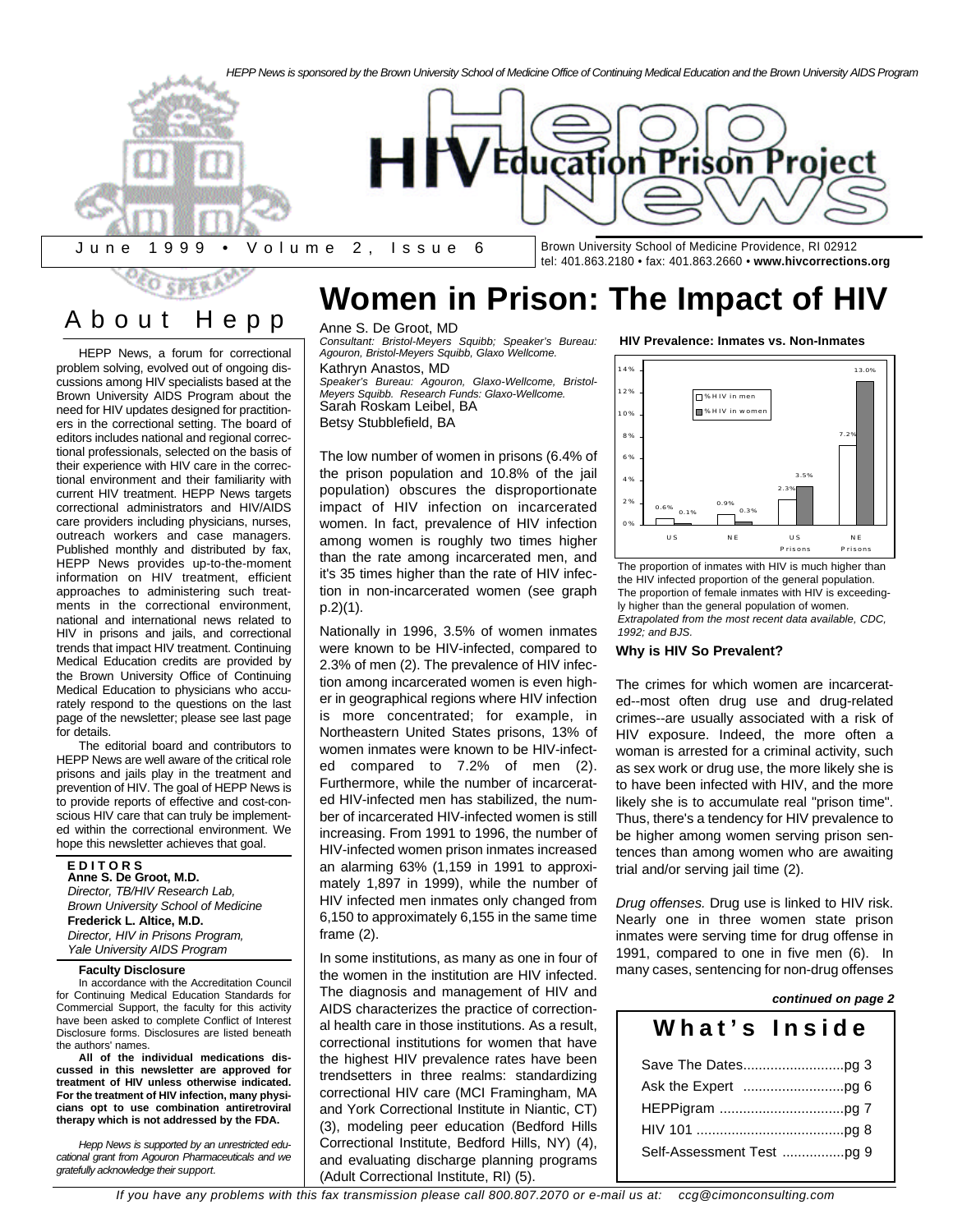## *Women in Prison: The Impact of HIV*

## *continued from page 1*

like larceny (to support a drug habit) may obscure the link between incarceration and HIV risk behaviors (6).

*Sex trade and sexually transmitted disease.* In some circumstances, sex work contributes to HIV risk. Many incarcerated women have traded sex for drugs or money, regardless of whether they were arrested or charged with prostitution (7). These women may have engaged in sexual activity with multiple high-risk partners (such as intravenous drug users). Additionally, there is a high prevalence of sexually transmitted diseases (STDs) among incarcerated women (8), which may physiologically increase women's risk of HIV infection (9).

*Sexual abuse.* Histories of sexual abuse put incarcerated women at increased risk of HIV infection (10, 11). Browne and colleagues and a number of other researchers found a high rate of histories of sexual abuse among incarcerated women. In Browne's study 59% of a diverse sample of women incarcerated in a large state maximum-security prison had experienced childhood sexual molestation (12). Childhood sexual abuse has a particularly profound effect on potential HIV exposure. Stevens and colleagues, working at the Massachusetts Correctional Institution at Framingham, discovered that women who informed researchers of a history of childhood sexual abuse were 4.5 times more likely to have participated in three HIV risk behaviors (sex work, drug use, and non-condom use) and 2.8 times more likely to be HIV infected than women who did not report this history (10).

## **Implications for Clinical Care**

Preliminary new data regarding gender differences in HIV-1 viral load is currently available. Several studies have indicated that women may have lower viral loads than men with similar T-cell values (16, 17), and that women may progress to AIDS faster than men with similar viral loads (17). Other studies have not shown this. In addition, viral load may be lower in individuals of color compared to whites (16). These differences have led some authors to consider that recommendations for treatment be re-evaluated for women. It is important to determine whether the response to treatment differs in women compared to men, and in people of color compared to whites, prior to developing new treatment recommendations that are gender or race specific.

The management of HIV infection among women differs quite dramatically from the management of HIV infection among men in





States with the highest HIV prevalence rate include NY (20.5%), NJ (9.0%), MA (9.1%), CT (9.7), and FL (6.8%). In those states with voluntary testing, (all but Michigan and Georgia) the prevalence rates may actually be higher than those shown here, due to the reluctance of HIV infected individuals to come forward to be identified as HIV seropositive in the correctional setting. *Maruschak L. HIV in prisons and jails, 1996. Bureau of Justice Statistics.*

two clinical areas: gynecology and obstetrics. Management of HIV infection in the pregnant woman will be covered in detail in a separate newsletter and is also briefly addressed in the "Ask the Expert" section this month (see p.6).

## **Gynecologic Disease and Management**

HIV-infected incarcerated women have high rates of cervical cytologic abnormalities, sexually transmitted diseases and certain gynecologic infections. A 1995 study by Stevens and colleagues of 88 women incarcerated in a Massachusetts prison found that 68% of a sample of HIV-infected women had had at least one recent gynecological infection. Candida and trichomonas infections were the most common diagnoses (10). A recent national survey of all women incarcerated in city and county jails showed rates of syphilis, chlamydia and gonorrhea of 35%, 27%, and 8%, respectively (8). Because many incarcerated women have a history of sexual trauma, it is important to screen for gynecologic infections but the practitioner's approach to gynecologic exam must be careful and sensitive (see Spotlight p.5).

Gynecological care in the correctional setting presents health care providers with a critically important context for assessing and enhancing the health of a population largely inexperienced with primary care, and for curbing HIV transmission. Providers have an opportunity to:

(1) diagnose and treat gynecological infections and STDs that may be associated with HIV infection,

(2) reduce the spread of HIV by treating gynecologic infections that may facilitate HIV transmission and by discussing tools for risk reduction with HIV-infected women, and (3) refer women of unknown HIV status for HIV testing upon diagnosis of associated gynecological infections and STDs.

## **Management of HPV and Cervical Cytologic Abnormalities in the Correctional Setting**

The correctional HIV provider should be aware of the association between HIV, human papilloma virus, and abnormal cervical cytology. The management of abnormal Pap smears in the correctional setting may need to be more vigilant as this population of women has had limited medical care prior to incarceration and may also have little access after release (see Heppigram p.7). Therefore, a more proactive approach may be necessary for HIV-infected women prisoners compared to women in community settings who otherwise engage in routine primary care.

Women infected with HIV have higher rates of human papilloma virus (HPV) expression in cervical secretions and a higher prevalence of cervical cytologic abnormalities than do HIV uninfected women (21). A recent study by Conley and colleagues demonstrated that the incidence of HPVassociated vulvovaginal lesions was 16 times greater in HIV-infected women compared to HIV-uninfected women (22). In addition, immunosuppression has been associated with increased pathological consequences of (HPV) infection, including invasive cervical cancer (21).

### **Routine Pap Smears**

After two normal pap smears during the first year, clinical guidelines for screening for cervical cytologic abnormalities, as outlined by the CDC, include performing Pap smears annually for all HIV-infected women. Some clinicians perform Pap smears more frequently (on a six-month basis) if the CD4 count is less than 400/mm3. These clinical guidelines may need to be modified as indicated for individual patients. For example, a provider may decide not to perform Pap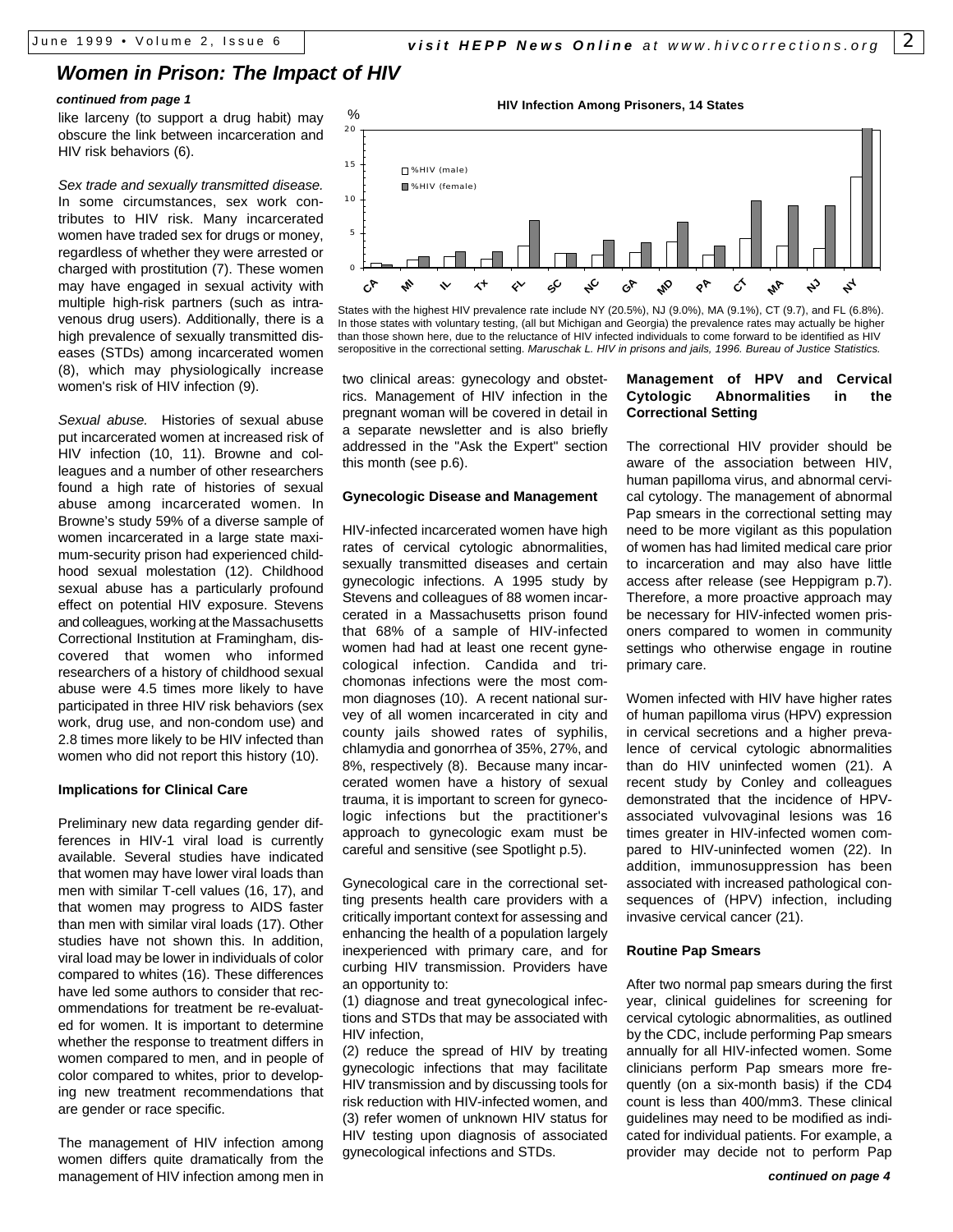# LETTER FROM THE EDITOR

Dear Colleagues and friends,

Welcome to the June Issue of HEPP News. As many of you know, this month's topic (the treatment of HIV infected incarcerated women) is near and dear to my heart because of my work running the ID clinic at MCI Framingham in Massachusetts from 1992 until 1996, followed by an 18 month "stint" with Rick Altice in the HIV clinic at the York Correctional Institution for Women in Niantic, CT. Since this issue is one of two that we have planned on the topic of HIV care for incarcerated women, it does not discuss the treatment of sexually transmitted diseases nor does it give detailed information on the treatment of pregnant HIV infected women. These topics will be covered in future issues.

The statistics provided in the main article in this issue are probably familiar to many of you. Women are much less likely to be incarcerated than men, so the total number of HIV infected women in prison is much lower than the total number of HIV infected men. However, incarcerated women, as a population, are disproportionately affected by HIV. The reasons for the high prevalence of HIV infection among women inmates are discussed in the main article, along with some guidelines for their care. Our HEPPigram provides a guideline to the treatment of abnormal Pap smears, and Dr. Becky Stephenson, from the University of North Carolina (Chapel Hill), who provides HIV care for women in the NC DOC, addresses some difficult treatment decisions in the "Ask the Experts" section.

Our role as HIV providers for women in the correctional setting is critically important, since we are often providing care to women who are accessing HIV care -and medical care- for the first time. Rick Altice found that two thirds of women incarcerated in CT received their first ever antiretroviral therapy in prison. Many of our patients will not have had a recent Pap smear, even though they fall in a high risk group for cervical cancer. Due to the public health implications of missed diagnoses, development of HIV resistance and inadequate HIV therapy, the correctional HIV provider must be well prepared, willing, and able to carry out his or her task.

After reading this issue, for your continuing medical education credits, you should be able to explain the high prevalence of HIV infection among incarcerated women, know which antiretroviral agents are appropriate for use in treating pregnant women, know which treatment action to consider when reading a Pap smear or reviewing colposcopy results, and recall some differences between treating HIV infected women and treating HIV infected men.

Many of you have written asking HEPP to address the issue of Hepatitis in the correctional setting. You'll be pleased to hear that our local expert, Dr. Anne Spaulding, will discuss considerations for patients who are coinfected with hepatitis B or C, and HIV, in the next issue. In the meantime, please take a moment to fill out the HEPP News comments form. We recently compiled the responses we have received, and we're happy to see that you like what we've done so far. You are a network of 1300 HIV providers, covering more than 800 institutions in all 50 states, taking care of more than 1.6 million inmates!

Again - welcome to HEPP News. Keep the feedback coming, and tell us how we can make HEPP News more useful for you.

Sincerely,

Ame 1. DeGroot

Anne S. De Groot M.D.

# A V E T H E D A T E S

### **2nd Conference on Global Strategies for the Prevention of HIV Transmission from Mothers to Infants**

*September 1-5, 1999* Montreal, Canada

Sponsored in part by: International AIDS Society, AmFAR, Office of AIDS Research, NIH, Canadian Assoc. for HIV Research, CDC. Contact: Global Strategies Conference. Phone: 514.868.1999 Web: http://www.globalstrategies.org

## **1999 National Conference on Women & HIV/AIDS**

*October 10-12, 1999* Los Angeles, California Contact: Gina Giovinazzi Phone: 609.423.7222, ext. 233 Email: ggiovinazzi@talley.com

**HEPP News** is published twelve times a year by the Brown University AIDS Program Box G-H105 • Providence RI 02912 *tel:* 401.863.1725 *fax:* 401.863.1772 *e-mail:* brunap@brown.edu

*If you have an difficulties with this fax transmission please call 800.779.7051*

### **Senior Advisory Board**

Joe Bick, M.D. *California Dept. of Corrections* Roderic D. Gottula, M.D. *Society for Correctional Physicians* Theodore M. Hammett, Ph.D. *Abt Associates* Ned E. Heltzer, R.Ph., M.S. *Prison Health Services, Inc.* David Thomas, J.D., M.D. *Florida Dept of Corrections*

**Managers**

Dennis Thomas *HIV Education Prison Project* Michelle Gaseau *The Corrections Connection*

**Layout**  Mary Sheehan *The Corrections Connection*

**Promotion and Distribution** Amanda Butler *Cimon Consulting Group*

**Editorial Associates** Elizabeth Stubblefield *HIV Education Prison Project* Christine Mastal *The Corrections Connection*

**Associate Editors** Timothy P. Flanigan, M.D. *Brown University School of Medicine* David P. Paar, M.D. *University of Texas Medical Branch* Anne C. Spaulding, M.D. *Brown University School of Medicine* David A. Wohl, M.D. *University of North Carolina* Betty Rider, M.A., M.S. *North Carolina Division of Prisons* Steve Szebenyi, M.D. *Albany Medical College*

## **3rd Annual HCV Conference: The World and Hepatitis C**

*August 21-23, 1999* Oakland, California Topics: Sessions on Corrections Department and Veterans Administration issues, new research, substance abuse, harm reduction, alternative therapies. Contact: KREBS Convention Management Services Phone: 415.920.7000 Fax: 415.920.7001 Web: http://www.hcvglobal.org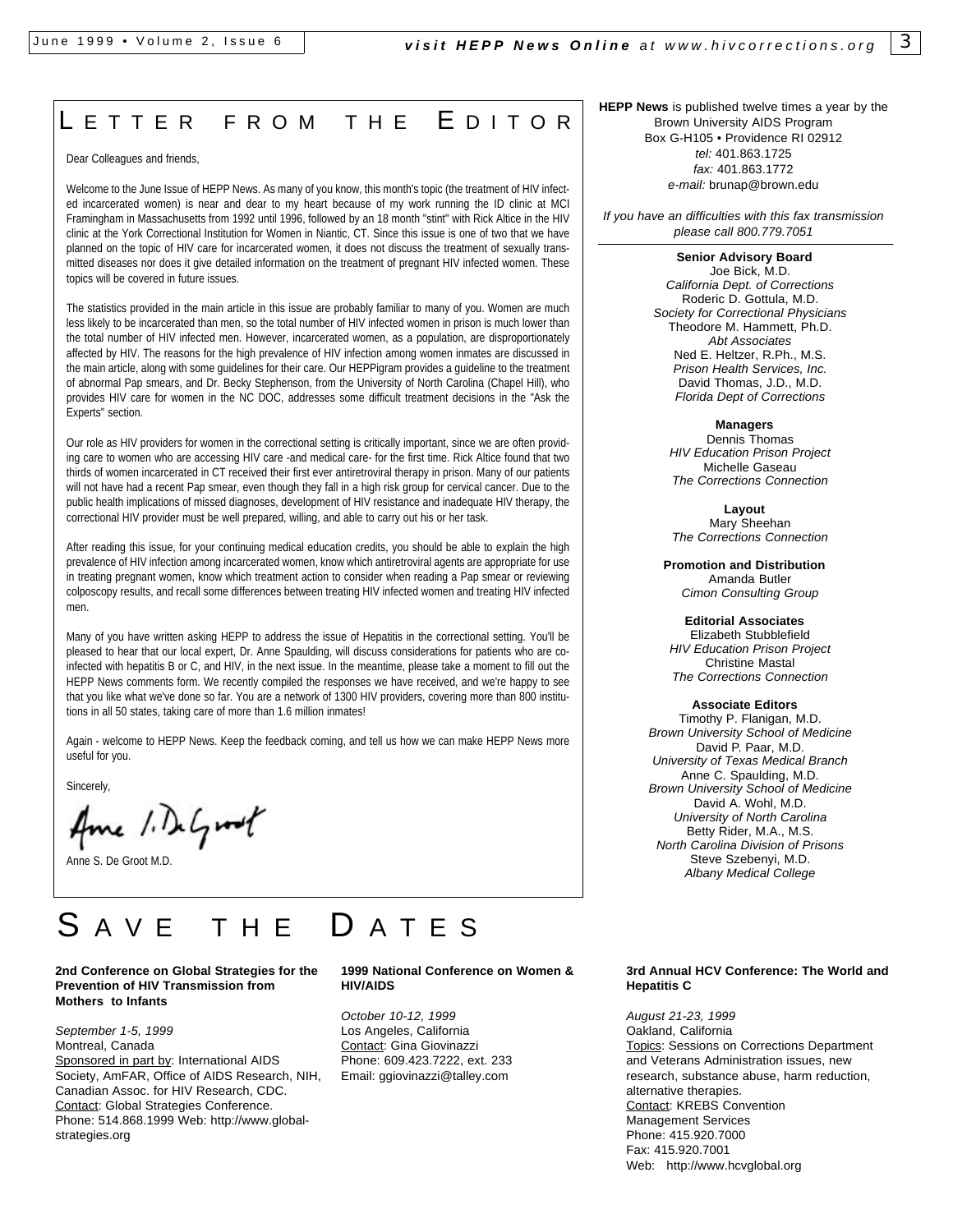## *Women in Prison: The Impact of HIV*

## *continued from page 2*

smears at the recommended frequency for a **Use of Exogenous Hormones** woman who has had prior negative Pap smears and whose HIV disease is in a very advanced stage with opportunistic processes which confer a poor overall clinical prognosis.

## **Adequacy of Pap Smear in Screening for Cervical Abnormalities**

There are conflicting reports about the accuracy of the Pap smear as a screening tool for cervical cytologic abnormalities in HIV-infected women, with some reports supporting its efficacy (23) and other reports suggesting it is insufficient as a diagnostic tool (24). In response to the latter concern, Goodman and colleagues performed a prospective study in a correctional institution and urban gynecology clinic in Massachusetts. The study compared Pap test results with the findings of colposcopy and directed biopsy. Goodman found that Pap tests returned a false negative result for 37% of the 102 HIVinfected women enrolled in the study, compared to 21.4% among the 82 HIV-uninfected women (24). These authors advised that women with significantly abnormal cervical cytology have yearly colposcopies to eliminate the risk of cervical cancer. These findings however do not reflect current ACOG recommendations that support Pap smear screening alone, with colposcopy reserved when cytologic abnormalities are detected.

In providing gynecologic care, it is common to prescribe estrogens, progestin, and combinations of both for various conditions, in particular, for symptoms of estrogen depletion caused by natural, surgical, or premature menopause. When HIV infection is present, attention must be given to potential interactions between exogenous hormones and HIV drug therapies. Of particular concern are interactions with medications that are metabolized in the liver, including certain antibiotics, diphenylhydantoin, barbiturates, bronchodilating agents, corticosteroids and protease inhibitors. Another general concern is the effect of exogenous hormones on individual immune function. Differences in male and female immune response are mediated by sex hormones (in particular estrogens, progesterone, and testosterone) (25). Therefore, although testosterone replacement therapy has become an accepted treatment for hypogonadism and wasting in HIV-infected men (26), providers should exercise caution when administering less-studied female hormone replacement therapy to HIV-infected women.

## **Conclusion**

HIV disproportionately affects incarcerated women. This has resulted in an increased need for comprehensive services for HIVinfected women prisoners. Correctional management of HIV-infected women must take into account the reasons for incarcerated women's acute vulnerability to HIV; these may include drug use, histories of physical and sexual abuse, and poverty. By testing for HIV infection and screening for gynecologic infections among incarcerated women, correctional health care providers can play a critical role in public health strategies for treating and reducing the spread of infectious diseases. Correctional management of HIV can also be viewed as an opportunity to create a network of interconnected services that address the needs of incarcerated HIV infected women. These services might include physical and sexual abuse recovery programs, drug treatment, and mental health services provided in conjunction with routine clinical management of HIV infection. Overall, incarceration provides a critical opportunity for the education, diagnosis, and medical care of HIV-infected women and high-risk HIV seronegative women; as well as a public health opportunity to reduce the spread of HIV infection.

### References:

- 1. Gilliard D. Washington, D.C.: U.S. Department of Justice. Bureau of Justice Statistics Bulletin NCJ-173414. March 1999.
- 2. Maruschak, L. Washington, D.C.: U.S. Department of Justice. Bureau of Justice Statistics Bulletin NCJ-164260. August 1997.
- 3. De Groot AS, Leibel SR, Zierler S. J Corr Health Care Fall 1998;5(2).
- 4. Morrill AC, Mastroieni E, Leibel SR. J Corr Health Care Fall 1998;5(2).
- 5. Mitty JA, Holmes L, Spaulding A, Flanigan T, Page J. J Corr Health Care Fall 1998;5(2).
- 6. Snell TL, Morton DC. Washington, D.C.: U.S. Department of Justice. Bureau of Justice Statistics Special Report. March 1994.
- 7. Schilling RF, El-Bassel N, Lvanoff A, Gilbert L, Su K, Safyer SM. Public Health Rep 1994;109(4), 539-547.
- 8. MMWR 1998;47(21): 429-31
- 9. Heverkos HW, Quinn TC. Int J STD AIDS 1995;6:227-232.
- 10. Stevens J, Zierler S, Cram V, Dean D, Mayer KH, De Groot AS. J Women's Health 1995;4(5), 1-7.
- 11. Stevens J, Zierler S, Dean D, Goodman AK, Chalfen B, De Groot AS. J Corr Health Care 1995;2(2), 137-149.
- 12. Browne A, Miller B, Maguin E. In press, International J Law Psychiatry: Special Issue: Current Issues in Law and Psychiatry July 1999.
- 13. Cuccinelli D, De Groot AS. In Goldstein N, Manlowe J (Eds.) The gender politics of HIV in women, perspectives on the pandemic in the United States. New York, NY: NYU Press. 1994.
- 14. Richie BE, Johnson C. J Am Med Womens Assoc 1996;51(3), 111-114, 117.
- 15. Mostashari F, Riley E, Selwyn PA, Altice FL. J Acquir Immune Deficiency Syndr 1998;18, 341-348
- 16. Anastos K, Gange SJ, Lau B, Melnick S, Detels R, Giorgi J, Kovacs A, Cohen M, Margolick JB, Landesman S, Munoz A, Phair J, Rinaldo C, Young M, Greenblatt R. Abstract 274. 6th Conference on Retroviruses and Opportunistic Infections, Chicago, January, 1999.
- 17. Farzedegan H, Hoover DR, Astemborski J, Lyles CM, Margolick JB, Markham RB, Quinn TC, Vlahov D. Lancet 1998;352: 1510-1514.
- 18. Roberts SJ, Reardon KM, Rosenfield S. AWHONN Lifelines 1999;3(1): 39-45.
- 19. Dole, P. Journal of Psychosoc Nurs Ment Health Serv 1996;34(10), 32-37.
- 20. Golding, JM, Wilsnack, SC, Learman, LA. AJOG 1998;179(4): 1013-1019.
- 21. Sun XW, Kuhn L, Ellerbrock TV, Chiasson MA, Bush TJ, Wright TC. NEJM 1997;337(19), 1343-1349.
- 22. Conley LJ, Ellerbrock TV, Bush TJ, Chiasson MA, Wright TC. Absract 462. 6th Conference on Retroviruses and Opportunistic Infections, Chicago, 1999.
- 23. Boardman LA, Peipert JF, Cooper AS, Cu-Uvin S, Flanigan T, Raphael S. Obstet-Gynecol 1994 Dec; 84(6): 1016-20.
- 24. Goodman AK, Abstract presented at the Annual Meeting of the Society of Gynecologic Oncology, San Francisco, CA, 1999.
- 25. Sthoeger ZM, Chioranzzi N, Lahita RG. J Immunol 1988;141:91-8.
- 26. Denenberg R. AIDS Clin Care 1993;5:69-72.

### **CORRECTIONS:**

Last month's reference for the main article should have read as follows. We apologize for any inconvenience this may have caused.

Page 1: reference 7 should be the following website: www.cdc.gov/nchstp/hiv\_aids/stats/

- Page 3: reference 8 should be: Hammett TM, Harmon P, Rhodes W. The burden of infectious disease among inmates and releasees from correctional facilities.
- Unpublished paper prepared for the National Commission on Correctional Health Care, December 1998.

Page 3: reference 10 should be reference 11, except in the inset box, "The Inside View," where it is correct.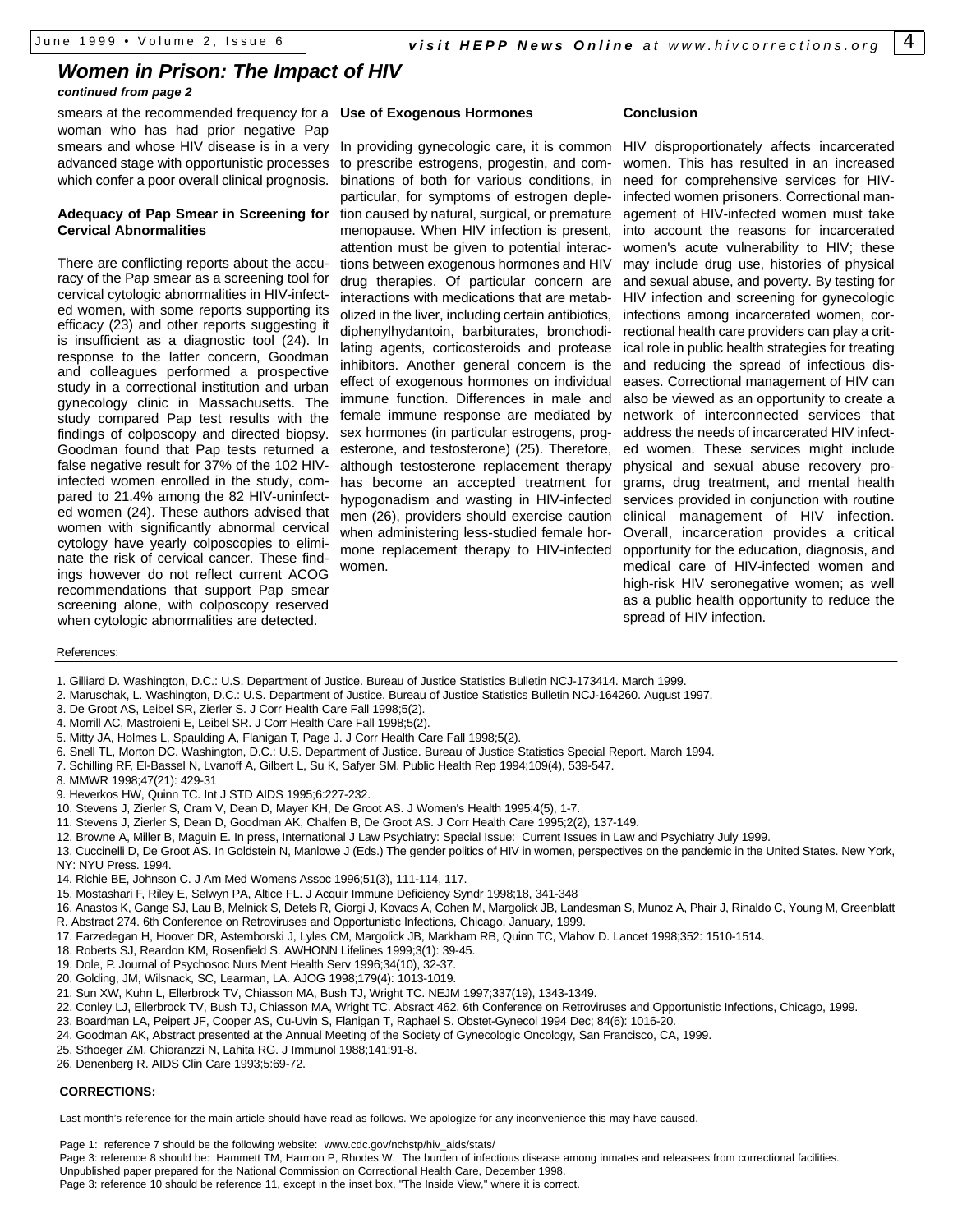# **S p o t l i g h t** : *Pamela Dole, Correctional Gynecology Provider*

*Speaker's Bureau: Agouron; Bristol-Meyers Squibb; Merck.*

Pamela Dole has worked in corrections in both New York State at Bayview and works with nurse practitioner students from the University of Connecticut at York Prison in Mystic,CT. Her interest in caring for sexually traumatized women grew out of listening to clients and clients needs through her work. She realized some of her clients had difficulty keeping or completing appointments due to fear and anxiety from past or recent experiences of sexual victimization. The correctional setting, according to Dole, poses an especially difficult problem for victimized women because it exaggerates their feelings of invaded privacy and loss of control.

Dr. Dole is participating in a benchmark forensic project to decrease violence against women by educating nurses in Kimberly, South Africa. She feels further research is necessary to fully comprehend the impact of interpersonal violence on health seeking behaviors. Dole believes the key to caring for traumatized women is making the gynecologic exam a participatory process, "It can't be something done to them. . .it comes down to working from our hearts or places of compassion." She contributed the following piece for HEPP News.

## **Examining Sexually Traumatized Incarcerated Women**

As many as 60% of incarcerated women have histories of sexual abuse. It is therefore appropriate to keep these histories in mind when approaching the clinical examination of the patient in the correctional setting. Some of the issues that interfere with medical care, as reported by sexually abused women, include trust, authority, control, disclosure and not wishing to have her body touched during examinations (18). Given these themes, incarcerated women present with unique challenges to the health care provider, who should not miss this opportunity for education, healing and health care through sensitive modalities.

The first step in caring for sexually traumatized incarcerated women is to get the inmate to keep gynecology appointments. The inmate's desire to remain in control and her fear of the examination will often lead her to refuse care. As a result, gynecological care refusals need to be brought to the attention of the medical director or nurse manager, as persistent refusals can lead to progression of underlying disease. Refusals may be viewed as an invitation for education, which is the first step to creating a caring and trustful relationship with the inmate.

If the patient is to remain within the facility for several weeks before being reassigned, the provider should begin with an interview only and reschedule the examination. This approach can be extremely beneficial in increasing trust and adherence over time. Inmates will feel respected for their feelings while becoming acquainted with the provider in a non-threatening situation.

The initial interview and history should include a routine OB/GYN history as well as information about incest and child molestation, sexual assaults and domestic violence issues. Often inmates have never been questioned regarding sexual abuse and may initially deny these questions; however, questioning may precipitate flashbacks after the patient has departed from the clinic. Asking questions regarding sexual abuse during a second visit often produces an emotional release from years of shame and secrecy, allowing the patient to make her first disclosure of sexual victimization. It is important to provide reassurance that anxiety about GYN exams and the embarrassment surrounding the secrets of their childhood and/or adult sexual abuse are common feelings. Whenever possible the provider should avoid doing a pelvic examination under duress and empower the inmate to chose a time when she is ready to participate in the Gynecological examination. This provides the possibility for increased communication and trust while assisting the inmate to begin the healing process.

# esources

**RESOURCES:**

**GENERAL HIV WEBSITES: INTERNATIONAL ASSOCIATION OF PHYSICIANS IN AIDS CARE (IAPAC)** http://www.iapac.org

**JAMA (JOURNAL OF THE AMERICAN MEDICAL ASSOCIATION) HIV/AIDS INFORMATION CENTER** http://www.ama-assn.org/special/hiv

**THE BUREAU OF JUSTICE STATISTICS** http://www.ojp.usdoj.gov/bjs

**CDC HIV/AIDS STATISTICS** http://www.cdc.gov/nchstp/hiv\_aids/stats

**THE CORRECTIONS CONNECTION** http://www.corrections.com

**WOMEN AND HIV WEBSITES: HIV/AIDS TREATMENT SERVICE** http://www.hivatis.org

**HEALTHSQUARE** http://www.healthsquare.com

**THE BODY: WOMEN AND HIV** http://www.thebody.com/whatis/women.html

**WOMEN'S HEALTH CENTER** http://www.fwch.org

**HIVWOMEN** http://www.hivwomen.com

**FAMILY HEALTH INTERNATIONAL** http://www.fhi.org

**MEDSCAPE: WOMEN AND HIV** http://hiv.medscape.com/medscape/hiv/clinicalmgmt/cm.v09/public/index-cm.v09.html

**TELEPHONE NUMBERS: NATIONAL CLINICIANS' PEP HOTLINE:** 888. 448.4911

**NATIONAL HIV TELEPHONE CONSULTATION SERVICE:** 800.933.3413

**ANTIRETROVIRAL PREGNANCY REGISTRY AT PHARMA RESEARCH CORPORATION:** 800. 358. 4268

Some inmates may not be ready to disclose their 'secrets.' Tell tale signs and symptoms may provide clues to the clinician. Some of these may include histories of the following: chronic pelvic pain, dysmenorrhea, menorrhagia or gastrointestinal illnesses (in the absence of pathology), panic disorders, eating problems, substance abuse, and failure to maintain good women's health screening (19, 20). During an examination the clinician may observe the following: stalling to disrobe, statements like 'how long will this take?' or 'I hate these exams,' twitchy toes during the examination, pulling back while trying to insert the speculum, arching of the back, and dissociation from the exam itself. Should these signs occur, the provider might wish to stop the exam, allow the patient to sit up on the table and cover herself, and then ask whether she would be more comfortable talking about her discomfort with the examination and reschedule the actual exam for another day.

At the time of the second exam, having the patient sit on the table in her hospital gown, ready for the exam, and discuss how she is feeling is often helpful. At this point the provider should let the patient decide whether or not to proceed to the examination is beneficial. Rarely does it take more than three visits to complete the examination.

Once an inmate has chosen to have the Gynecologic exam completed, it is important to assist her in remaining relaxed and to prevent disassociation. The most common mistake made by clinicians is to tell the inmate to relax rather than provide her with specific methods. One method is to ask the patient to count her respirations. The provider can also ask the patient to tell a story, or blow bubbles, which assist her to breathe. Laughing together is marvelous way to reduce stress. Other techniques may include guided imagery, centering, and the use of classical music (avoid the use of music with words).

It is important to avoid revictimizing the inmate by a rough and insensitive exam. During a gynecologic exam especially, women feel vulnerable and embarrassed. Slow, gentle and supportive pelvic exams are essential. The inmate may wish to be examined by a female health care provider. Women who develop a rapport with their health care provider are more apt to participate in their healthcare, thereby reducing emergent situations and long term costs.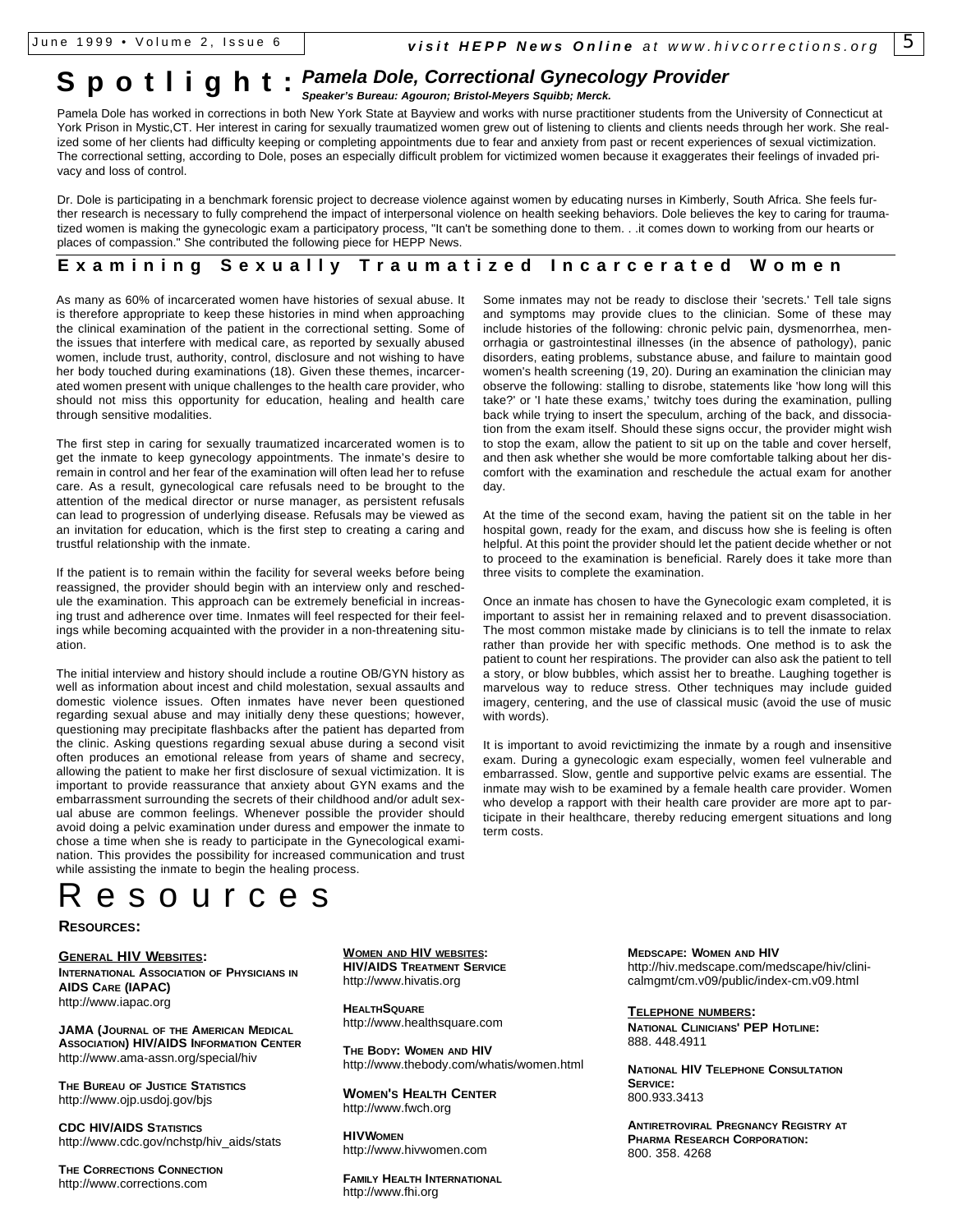# **Ask The Exper t**

One of your HIV infected patients returns to your prison clinic after a period of release to the community. She has a CD4 T cell count of 230; a viral load of 30,000; and she has been adherent to her first antiretroviral regimen that includes AZT, 3TC, and efavirenz since her release from the institution 3 months ago. She now tells you that she is approximately 12 weeks pregnant, and she would like to reduce the likelihood of HIV transmission to her child as much as possible.

## **What Would You Do?**

## **Becky L. Stephenson, MD**

*Clinical Assistant Professor, University of North Carolina HIV Services Co-Director, NC Department of Corrections*

I would use two major principles to guide my decisions for this particular scenario. In accordance with the recently updated guidelines for HIV-Infected Adults and Adolescents, the first would be to provide treatment for the mother's own health and to prolong her life. The second major principle would be to reduce transmission of HIV to the baby. Although preventing transmission to the baby is very important, it is inappropriate to give substandard therapy to the mother for fear of untoward effects on the baby.

The fact that this patient's viral load is 30,000 indicates she has resistance to her current regimen. Her CD4 count is nearing the definition of AIDS (CD4 count of 200), which indicates significant immune destruction. Most experts would agree that she needs treatment. It is difficult to tell which, if not all, of the three antiretroviral agents represent resistance. It is extremely likely that she is completely resistant to 3TC and EFV. A new regimen is likely to be successful if most or all of the agents are changed. Thus, DDI, D4T and nelfinavir would be my first choice.

Unfortunately, this choice does not include AZT. AZT is the only antiretroviral to date that has been shown to reduce perinatal transmission of HIV. In 1994, the Pediatric AIDS Clinical Trial Group protocol 076 showed that AZT chemoprophylaxis reduced HIV transmission from 25% to 8%. This involved giving AZT to the mothers during the second or third trimester, during labor and delivery and to the babies during the first 6 weeks of life. Because of this data, current guidelines indicate that AZT needs to be a part of the antiretroviral regimen of the pregnant HIV positive woman.

In situations where the choice does not include AZT, the recommendation is to add AZT per the 076 protocol. Unfortunately, as AZT and D4T are antagonistic, it is not recommended that they be given together. Thus, my second choice would be to keep AZT and add DDI and NFV. This would eliminate D4T and allow for the incorporation of AZT into her antiretroviral regimen and provide her with two new antiretrovirals.

I would also eliminate efavirenz. Efavirenz is currently listed as an FDA category C drug. In a study of 60 pregnant monkeys given efavirenz, three of the 20 who were delivered by caesarian section had gross malformations: one had anencephaly and unilateral anopthalmia, one had microophthalmia, and one had cleft palate. The control group was negative for gross abnormalities. It is recommended that women who use efavirenz avoid pregnancy. Because of the potential teratogenicity, I would stop efavirenz in this pregnant woman as soon as possible and counsel about potential birth defects and monitor with ultrasound.

Other antiretroviral options would include ritonavir and indinavir. I would not recommend indinavir because of the potential for hyperbilirubinemia and renal stones which could be harmful to the baby. Nor would I use ritonavir because of the gastrointestinal side effects, which could worsen the hyperemesis of pregnancy. Unfortunately, none of these antiretrovirals are very well studied in pregnant women.

Preventing transmission is a priority for most women and health care providers. Most perinatal transmission is thought to occur immediately before delivery or during breast-feeding. Thus, I would not recommend breast-feeding. Premature rupture of membranes, high maternal viral load, and ZDV resistance are also known to increase perinatal transmission.

A recent meta-analysis reported in the New England Journal of Medicine in April of 1999 found that cesarean sections may prevent perinatal transmission. The risk of HIV transmission was found to be lower in women who underwent cesarean section before the onset of labor and the rupture of membranes and received zidovudine prophylaxis. There are many problems with this study, therefore there are no current recommendations regarding cesarean sections and pregnant HIV infected women. I would offer cesarean section if the viral load was not well controlled on highly active antiretroviral therapy and use antiretroviral therapy as the mainstay in reducing perinatal transmission.

The pregnant patient's therapy should be monitored just the same as if she were not pregnant. I would obtain a viral load 4-6 weeks after initiating the new antiretroviral regimen to evaluate the effect of the therapy. I would also continue checking CD4 counts and viral loads every 3 months thereafter as I do for all my patients.

In summary, treatment of a pregnant HIV infected woman is a work in progress. AZT should be offered to all pregnant women with HIV and should be incorporated in their antiretroviral regimen. Even when women have previously taken AZT, it has still been shown to reduce transmission in their infants. I would use antiretroviral therapy as the mainstay in preventing perinatal transmission. I would only use cesarean section if there were failure to adequately suppress the viral load before delivery. These are difficult decisions and should be discussed with the pregnant women, her partner, health care provider and her obstetrician-gynecologist. If the child is HIV negative, the children will need follow-up since the effects of antiretrovirals exposure are unknown in adolescence or even adulthood. I would also register the mother in the pregnancy registry to record safety data of antiretrovirals in pregnancy (Pregnancy Registry: 800.358.4268).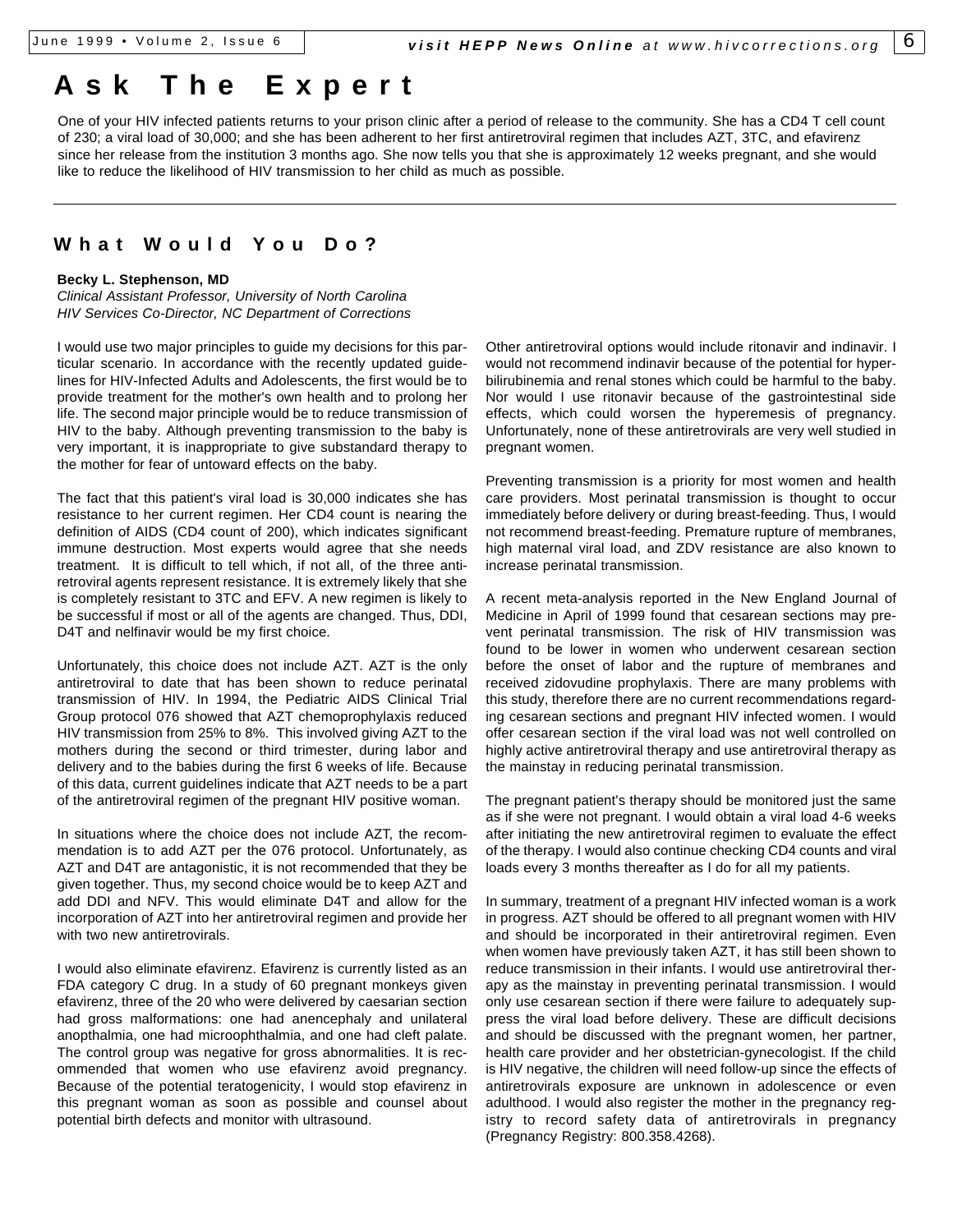## **Report From the 8th Canadian Conference on HIV/AIDS Research, Victoria, B.C.**

Researchers from the Toronto Hospital Immunodeficiency Clinic assessed the risk of elevated triglyceride (TG), cholesterol and glucose levels in HIV-positive patients taking protease inhibitors. The research said increased lipid levels were observed with all PIs. They found that subjects taking protease inhibitors had significantly higher TG and cholesterol levels than those taking other antiretrovirals. Ritonavir and ritonavir/saquinavir showed the most significant increases in cholesterol and TG levels. The second highest lipid increase was seen with nelfinavir, followed by indinavir, and saquinavir. Blood glu-

cose levels were also higher in the PI-treatedgroup than in those treated with other antiretrovirals. (Abstract B213)

### **Number of U.S. Inmates Increases Again**

At midyear 1998, Federal and State prison authorities and local jails held in their custody 668 persons per 100,000 U.S. residents. On June 30, 1998, 1,277,866 prisoners were under Federal and State jurisdictions, an increase of 4.8% since midyear 1997. Approximately 452 per 100,000 U.S. residents were incarcerated in a State or Federal prison, up from 303 per 100,000 residents in 1990. Compared to U.S. resident population, the incarceration rate was about 16 times higher for men than for women. *Source: Prison and Jail Inmates at Midyear 1998, a Bureau of Justice Statistics Bulletin. Available at: http://www.ojp.usdoj.gov/bjs/*

## **HIV Virus Projected to Persist for Decades Despite HAART**

Johns Hopkins University researchers have found that HIV can hide in viral reservoirs for up to 60 years, quashing hopes of eradicating the virus with existing treatments. Calling the finding "far from bleak," National Institute for Allergy and Infectious Diseases Director Dr. Anthony Fauci said, "I want to caution people not to think it's such horrible news and that these drugs [antiretroviral therapy] don't do any good. They are still extremely important in improving the quality and duration of life" (Finzi D et al. Nature Medicine, May 1999; 5(5):512-517. Baltimore Sun, 4/27)

## Treatment Updates *A new feature of HEPP News* **Updated Clinical Guidelines Available Online**

The AIDS Treatment Information Service website has posted the most recent version of the "Guidelines for Use of Antiretroviral Agents in HIV-Infected Adults and Adolescents," with new information on all antiretroviral agents, including the recently approved reverse transcriptase inhibitor abacavir, or Ziagen. To view them, go to http://www.hivatis.org/

## **Amprenavir - New Protease Inhibitor on the (Cell) Block**

In April, the FDA approved the protease inhibitor amprenavir (Agenerase, Glaxo-Wellcome) for use in

treating HIV infection. Amprenavir's approval comes 2 years after the release of nelfinavir and may be the last available drug of this class for the next few of years. The drug in combination with other antiretrovirals has been studied in over 700 patients, both antiretroviral naïve and experienced, and has provided viral load reductions and CD4 cell count increases that are comparable to other protease inhibitor regimens.

The dose of amprenavir is 1200 mg twice a day. Since the current capsules contain 150 mg each, dosing requires 8 pills BID. Amprenavir can be taken with or without food, but it should not be taken with a high-fat meal because the fat content may decrease drug absorption. The most frequently reported adverse events among patients in clinical trials of amprenavir were nausea (15%), diarrhea (14%), vomiting (5%),

and rash (11%). Severe and life-threatening skin reactions, including Stevens-Johnson syndrome, have occurred in patients treated with amprenavir. Acute hemolytic anemia, diabetes melitus and hyperglycemia may also be associated with amprenavir.

Given the overlap of amprenavir and other protease inhibitors resistance patterns this agent may not prove to be a reliable component of salvage therapies for patients failing other protease inhibitor regimens. However, for some patients with few salvage options, amprenavir may well be worth considering. Whether amprenavir can effectively compete with other protease inhibitors as initial therapy remains to be seen.

(Contributed by David Alan Wohl, MD, *Speaker's Bureau: Roche, Bristol Myers Squibb, Glaxo, and Roxane.*)

**HEPPigram** *A feature of HEPP News providing concise solutions to correctional HIV-related problems.*

Approach to Cervical Cytologic Evaluation for HIV-Infected Women:



The increase in development and progression of cervical dysplasia is believed to occur because HIVinfected women have decreased tumor surveillance capacity because of their altered immunoregulatory mechanisms. Studies of the overall incidence of cervical cancer in HIV infected patients with squamous cell lesions are on going (personal communication, S. Cu-Uvin).

In the prison or jail setting, a more interventional approach is favored because

1) inmates do not necessarily remain in the correctional environment for prolonged periods; 2) should inmates be released to the community they may not be living in stable circumstances, and 3) it is unlikely that the individual will have her gynecologic issues addressed in the community while facing issues such as securing stable housing, meeting basic needs, providing for children and addressing issue related to treatment of her HIV/AIDS. Thus for women in the correctional setting who have squamous cell lesions, it is prudent to go directly to colposcopy with directed biopsy and offer treatment if necessary.

*Source: Altice, F.L. "Management of HIV Infection in Correctional Settings." Clinical Practice in Medicine. Ed. M. Pusis. St. Louis, IL: D.O. Mosby, 1998. Ch. 15.*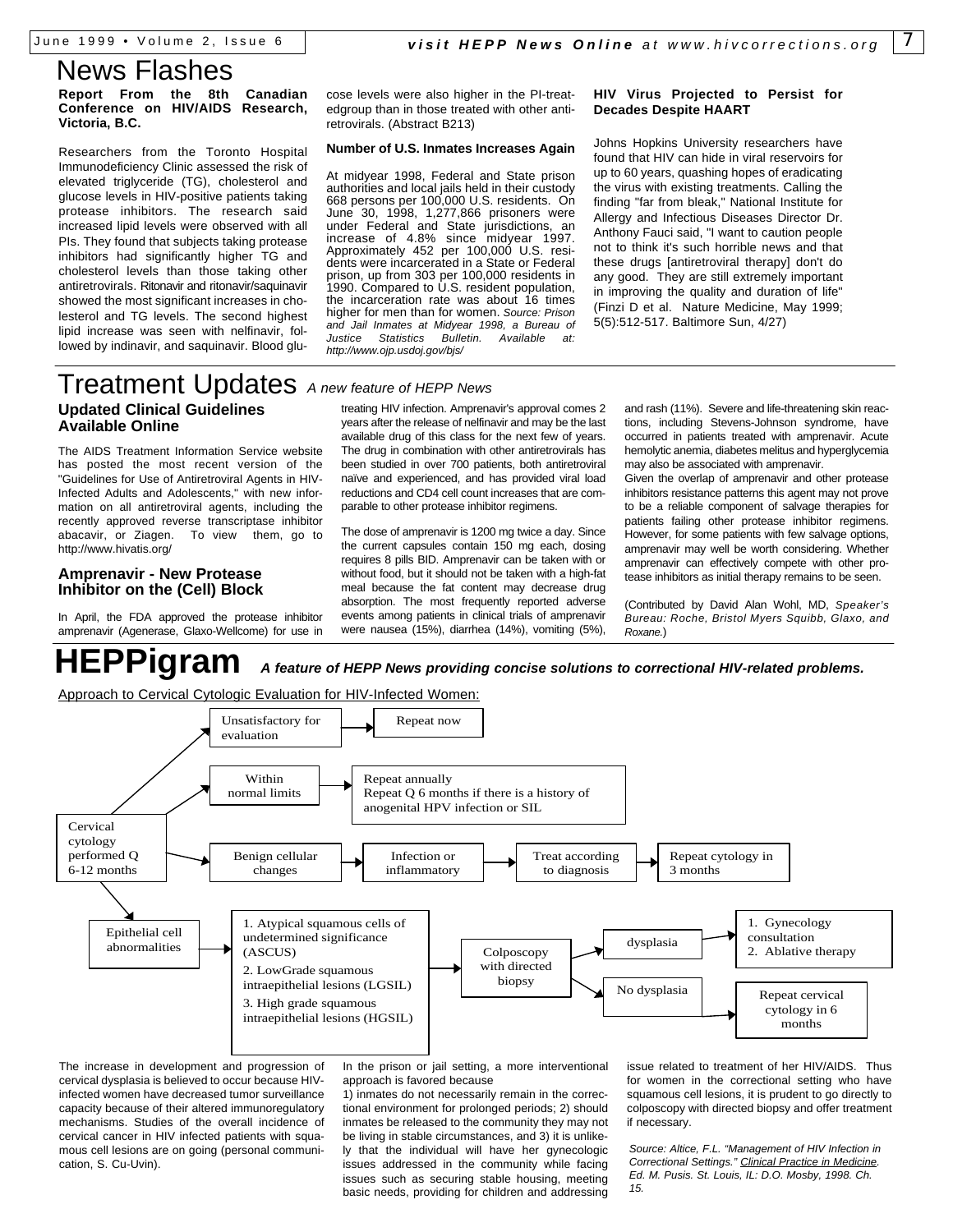NOL AIH

## **Recommended Antiretroviral Agents for the Treatment of HIV-Infected Pregnant Women**

| <b>Antiretroviral Agent</b>                                                      | <b>FDA</b><br>Pregnancy<br>Category* | <b>Placental</b><br>Passage | Long-term<br>animal<br>carcinogenicity<br>studies                                                   | Rodent<br><b>Teratogen</b> |
|----------------------------------------------------------------------------------|--------------------------------------|-----------------------------|-----------------------------------------------------------------------------------------------------|----------------------------|
| <b>Nucleoside Analog Reverse Transcriptase Inhibitors</b>                        |                                      |                             |                                                                                                     |                            |
| Abacavir (ABC,                                                                   | C                                    | Yes (rats)                  | Not completed                                                                                       | ٠                          |
| Didanosine (ddl, Videx)                                                          | B                                    | Yes (human)                 | Negative (no<br>tumors, lifetime<br>rodent study)                                                   |                            |
| Lamivudine (3TC, Epivir)                                                         | C                                    | Yes (human)                 | Negative (no<br>tumors, lifetime<br>rodent study)                                                   |                            |
| Stavudine (d4T, Zerit)                                                           | С                                    | Yes (rhesus)                | Not completed                                                                                       |                            |
| Zalcitabine (ddC, Hivid)                                                         | C                                    | Yes (rhesus)                | Positive                                                                                            | ٠                          |
| Zidovudine (AZT, Retrovir)                                                       | C                                    | Yes (human)                 | (rodent, thymic<br>lymphomas)<br>Positive (rodent,<br>noninvasive<br>vaginal,<br>epithelial tumors) | ٠                          |
| Non-nucleoside Reverse Transcriptase Inhibitors<br>Delavirdine (DLV, Rescriptor) | C                                    | <b>Unknown</b>              | Not completed                                                                                       |                            |
| Nevirapine (NVP, Viramune)                                                       | С                                    | Yes (human)                 | Not completed                                                                                       | ٠                          |
| Efavirenz (EFV, Sustiva)                                                         | C                                    | <b>Yes</b><br>(cynomolgus)  | Not completed                                                                                       | ÷                          |
| <b>Protease Inhibitors</b>                                                       |                                      |                             |                                                                                                     |                            |
| Indinavir (IDV, Crixivan)                                                        | C                                    | Yes (rats)                  | Not completed                                                                                       |                            |
| Nelfinavir (NFV, Viracept)                                                       | В                                    | Unknown                     | Not completed                                                                                       |                            |
| Ritonavir (RTV, Norvir)                                                          | B                                    | Yes (rats)                  | Not completed                                                                                       |                            |
| Saquinavir (SQV, Invirase/Fortuvase)                                             | В                                    | Yes<br>(rats/rabbits)       | Not completed                                                                                       |                            |

These recommendations should be followed with the consultation of an expert on a case-bycase basis. Antiretroviral therapies are under constant study, so primary sources should be consulted, as the information provided above may become quickly outdated. (Sources: Merigan T, Bartlett J, Bolognesi D. Textbook of AIDS Medicine, Second Edition. Williams and Wilkins. Baltimore MD. 1999. Updated from the HIV/AIDS Treatment Information Service website: http://www.hivatis.org and the Antiretroviral Pregnancy Registry at Pharma Research Corporation, 800.358.4268)

This treatment is best done in collaboration with an HIV provider who has experience in this area, as information on drug treatment changes frequently.

\* US Food and Drug Administration pregnancy categories are:

A: Adequate and well-controlled studies of pregnant women fail to demonstrate a risk to the fetus during the first trimester of pregnancy (with no evidence of risk during later trimesters).

B: Animal reproduction studies fail to demonstrate a risk to the fetus, and adequate, but well-controlled studies of pregnant women have not been conducted.

C: Safety in human pregnancy has not been determined; animal studies are either positive for fetal risk or have not been conducted, and the drug should not be used unless the potential benefit outweighs the potential risk to the fetus.

D: Positive evidence of human fetal risk is based on adverse reaction data from investigational or marketing experiences, but the potential benefits from the use of the drug in pregnant women may be acceptable despite its potential risks.

## **FAX HEPP NEWS BACK AT 800.671.1754 FOR ANY OF THE FOLLOWING:** *(please print clearly or type)*

Yes, I would like to add/update/correct (circle one) my contact information for my complimentary subscription of HEPPNews fax newsletter.

Yes, I would like to sign up the following colleague to receive a complimentary subscription of HEPPNews fax newsletter.

Yes, I would like to order the following back issues (please include volume/issue/date).

Yes, I would like my HEPP News to be delivered as an attached PDF file in an e-mail (rather than have a fax).

| NAME: |                                             |
|-------|---------------------------------------------|
|       | E-MAIL ADDRESS: ___________________________ |
|       |                                             |
|       |                                             |
|       |                                             |
|       |                                             |